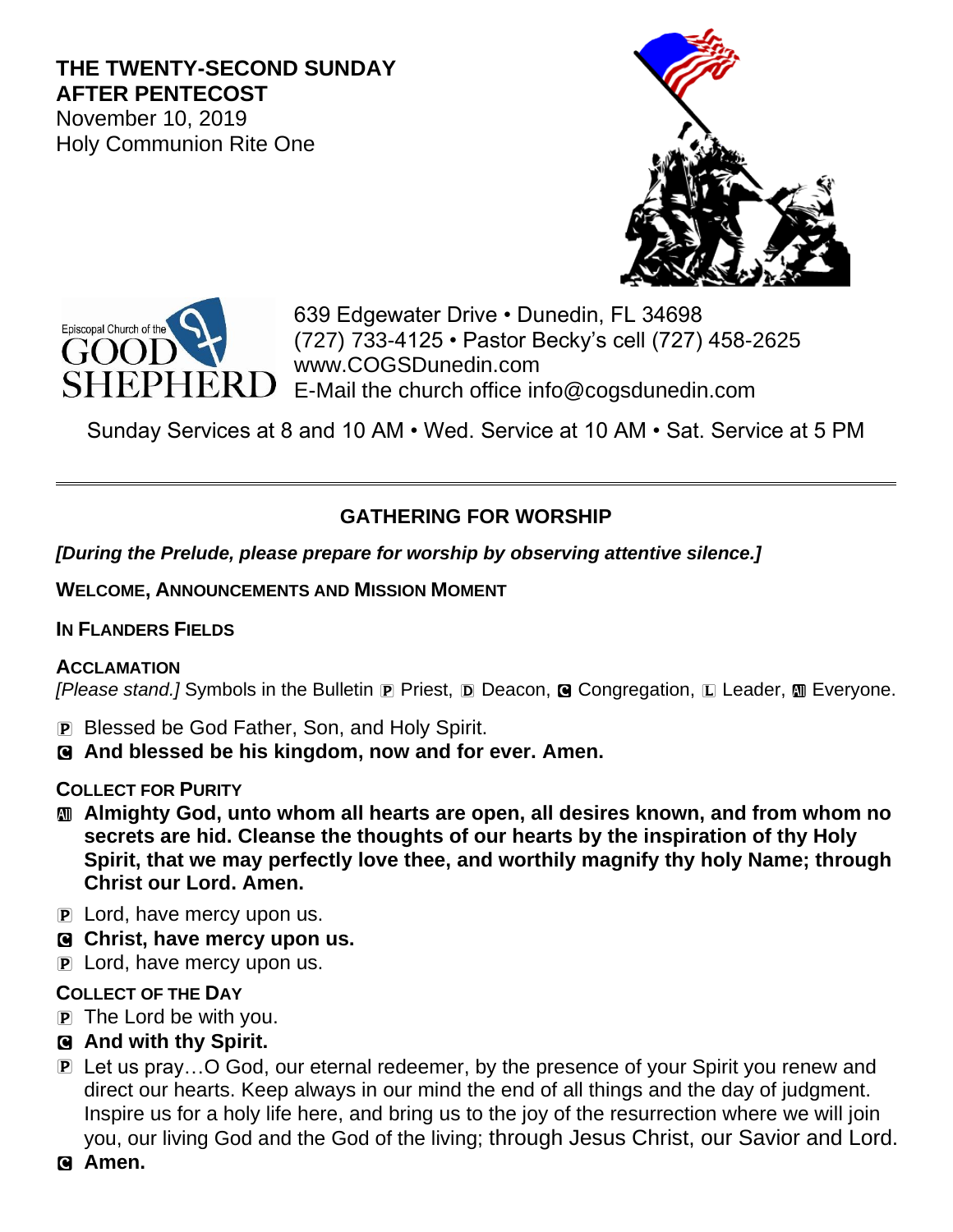### **THE WORD OF GOD**

**The Readings** Job 19:23-27a**,** Psalm 145:1-5,18-22, 1 Timothy 4:1-11, Luke 20:27-38 *[Please be seated.]*

# **The First Reading**

L *The First Reading is taken from Job, chapter 19…*

[Job said,] "O that my words were written down! O that they were inscribed in a book! O that with an iron pen and with lead they were engraved on a rock forever! For I know that my Redeemer lives, and that at the last he will stand upon the earth; and after my skin has been thus destroyed, then in my flesh I shall see God, whom I shall see on my side, and my eyes shall behold, and not another."

- L The Word of the Lord.
- C **Thanks be to God.**

# **The Psalm**

L *We will read responsively Psalm 145…*

L I will exalt you, Sovereign God, And praise your holiness;

- C **Each day will I give you all praise, Your Name forever bless.**
- $\Box$  Great is the Lord, much to be praised, Greatness unsearchable

# C **We will declare, and age to age Your mighty works will tell.**

L The ways of God are always just And kind toward all things here;

### C **To those who call in faithfulness, The Lord is always near.**

L All those who fear the Lord will find Their hopes and needs supplied;

C **For God fulfills their need and gives The help for which they cried.**

# **The Second Reading**

L *The Second Reading is taken from 1 Timothy, chapter 4…*

The Spirit clearly says that in latter times some people will turn away from the faith. They will pay attention to spirits that deceive and to the teaching of demons. They will be controlled by the pretense of lying, and their own consciences will be seared. They will prohibit marriage and eating foods that God created—and he intended them to be accepted with thanksgiving by those who are faithful and have come to know the truth. Everything that has been created by God is good, and nothing that is received with thanksgiving should be rejected. These things are made holy by God's word and prayer. If you point these things out to the believers, you will be a good servant of Christ Jesus who has been trained by the words of faith and the good teaching that you've carefully followed. But stay away from the godless myths that are passed down from the older women.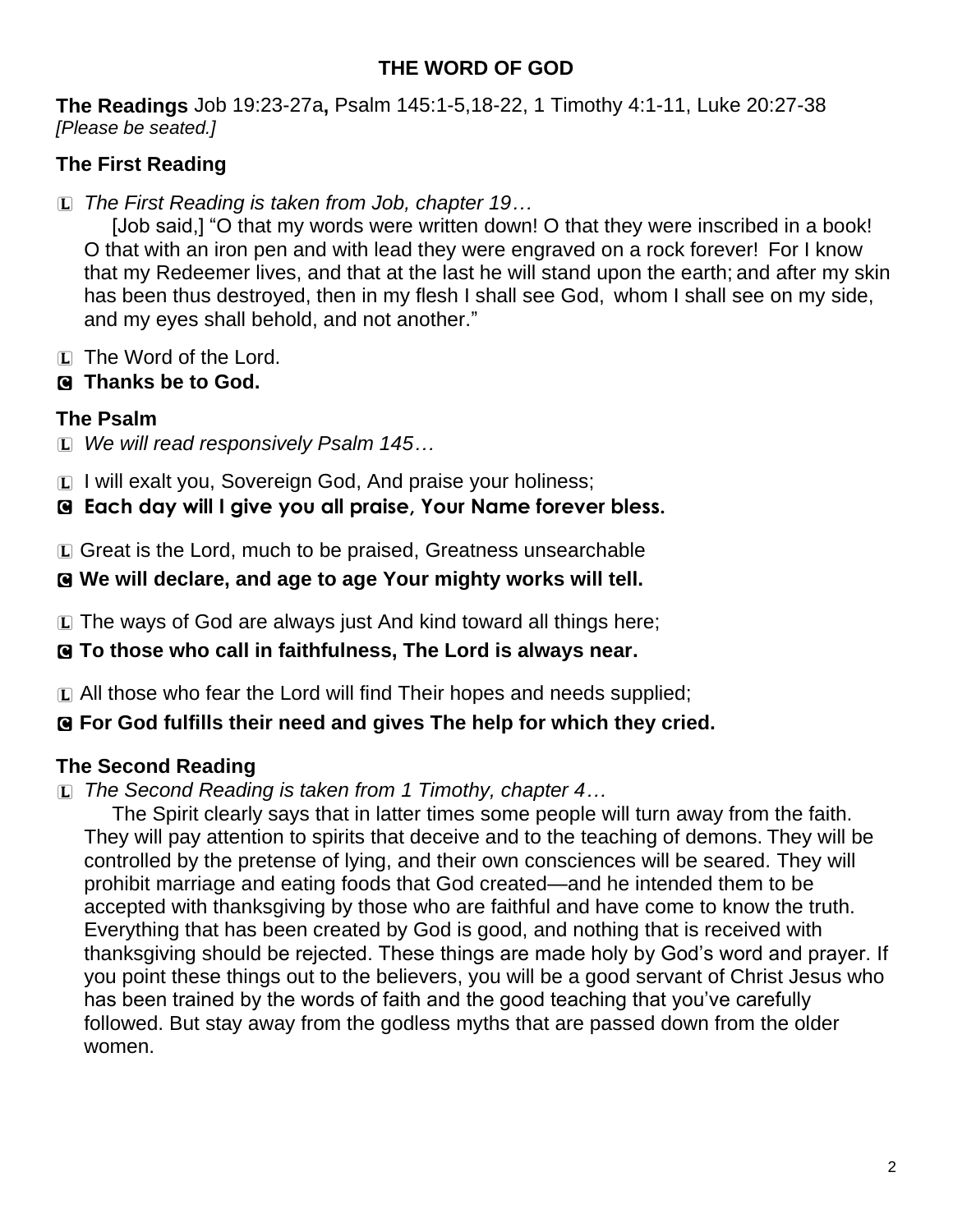Train yourself for a holy life! While physical training has some value, training in holy living is useful for everything. It has promise for this life now and the life to come. This saying is reliable and deserves complete acceptance. We work and struggle for this: "Our hope is set on the living God, who is the savior of all people, especially those who believe." Command these things. Teach them.

- L The Word of the Lord.
- C **Thanks be to God.**

### **The Gospel**

*[Please stand.]*

- D The Holy Gospel of our Lord Jesus Christ according to Luke.
- G Glory be to thee, O Lord.

D Some Sadducees, who deny that there's a resurrection, came to Jesus and asked, "Teacher, Moses wrote for us that *if a man's brother dies* leaving a widow *but no children, the brother must marry the widow and raise up children for his brother*. Now there were seven brothers. The first man married a woman and then died childless. The second and then the third brother married her. Eventually all seven married her, and they all died without leaving any children. Finally, the woman died too. In the resurrection, whose wife will she be? All seven were married to her."

Jesus said to them, "People who belong to this age marry and are given in marriage. But those who are considered worthy to participate in that age, that is, in the age of the resurrection from the dead, won't marry nor will they be given in marriage. They can no longer die, because they are like angels and are God's children since they share in the resurrection. Even Moses demonstrated that the dead are raised—in the passage about the burning bush, when he speaks of the Lord as *the God of Abraham, the God of Isaac, and the God of Jacob.* He isn't the God of the dead but of the living. To him they are all alive."

- D The Gospel of the Lord.
- C **Praise be to thee, O Christ.**

**Sermon** Cindy Roehl

# *[Please be seated.]*

**NICENE CREED**  *[Please stand.]*

C **We believe in one God, the Father, the Almighty, maker of heaven and earth, of all that is, seen and unseen.** 

**We believe in one Lord, Jesus Christ, the only Son of God, eternally begotten of the Father, God from God, Light from Light, true God from true God, begotten, not made, of one Being with the Father. Through him all things were made. For us and for our salvation he came down from heaven: by the power of the Holy Spirit he became incarnate from the Virgin Mary, and was made man. For our sake he was crucified under Pontius Pilate; he suffered death and was buried. On the third day he rose again in accordance with the Scriptures; he ascended into heaven and is seated at the right hand of the Father. He will come again in glory to judge the living and the dead, and his kingdom will have no end.**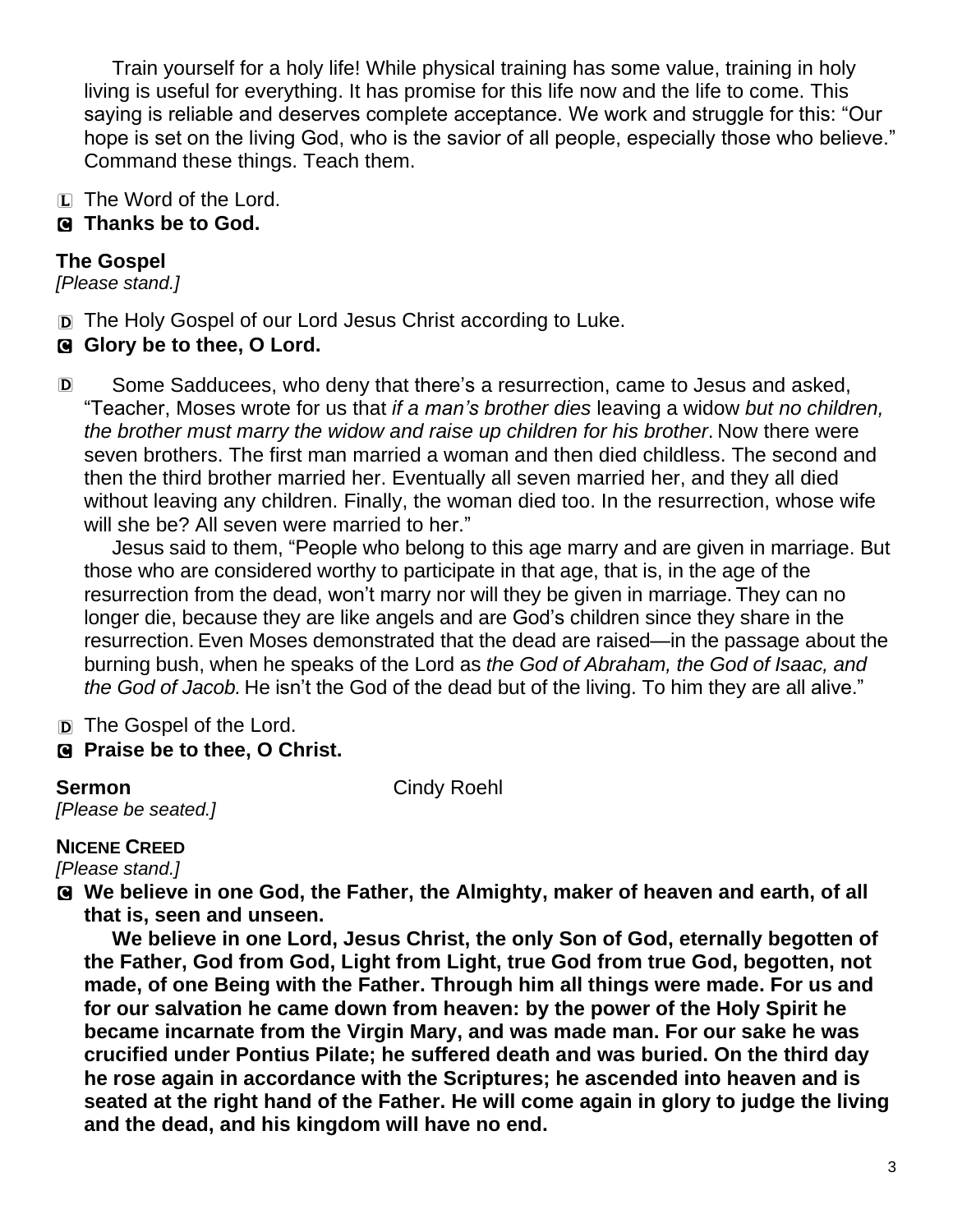**We believe in the Holy Spirit, the Lord, the giver of life, who proceeds from the Father and the Son. With the Father and the Son he is worshiped and glorified. He has spoken through the Prophets. We believe in one holy catholic and apostolic Church. We acknowledge one baptism for the forgiveness of sins. We look for the resurrection of the dead, and the life of the world to come. Amen.**

### **PRAYERS OF THE PEOPLE**

*[Please sit, stand, or kneel, as you prefer.]*

- D Let us pray for the whole state of Christ's Church and the world.
- L Almighty and everliving God, who in thy holy Word hast taught us to make prayers, and supplications, and to give thanks for all humanity Receive these our prayers which we offer unto thy divine Majesty, beseeching thee to inspire continually the Universal Church with the spirit of truth, unity, and concord; and grant that all those who do confess thy holy Name may agree in the truth of thy holy Word, and live in unity and godly love. King of Love,

# C **Hear our prayer.**

L Give grace, O heavenly Father, to all bishops, especially to Michael, our Presiding Bishop; Dabney, our Bishop; Barry and Michael, our Assisting Bishops; Becky, our Rector; Cindy, our Deacon; Ann, our Priest Associate; to our companion diocese of the Dominican Republic; to these Episcopal Churches in our Diocese St. Michael and All Angels, Sanibel; St. Hilary's, Fort Myers; and St. Anselm's, Lehigh Acres; to the Clearwater Deanery Collaboration Partners; and to all priests, deacons, and the laity in their ministry; that they may, both by their life and doctrine, set forth thy true and lively Word, and rightly and duly administer thy holy Sacraments. King of Love,

# C **Hear our prayer.**

 $\Box$  And to all thy people give thy heavenly grace, and especially to this congregation here present; that, with meek heart and due reverence, they may hear and receive thy holy Word, truly serving thee in holiness and righteousness all the days of their life. King of Love,

# C **Hear our prayer.**

L We beseech thee also so to rule the hearts of those who bear the authority of government in this and every land, especially President Trump, that they may be led to wise decisions and right actions for the welfare and peace of the world. We pray that all God's children, especially those in the Middle East, might live in the hope of the world peace for which we are created. King of Love,

# C **Hear our prayer.**

L And we most humbly beseech thee, of thy goodness, O Lord, to comfort and succor [*Add handwritten names from notebook*] and all those who, in this transitory life, are in trouble, sorrow, need, sickness, or any other adversity, especially those listed in the weekly news who have asked for our prayers. I now invite you to pray for others by name, aloud or in your hearts. [*Leave time…*] King of Love,

### C **Hear our prayer.**

 $E$  Open, O Lord, the eyes of all people to behold thy gracious hand in all thy works, that, rejoicing in thy whole creation, they may honor thee with their substance, and be faithful stewards of thy bounty. We give thanks for the flowers given today in memory of Ralph Miller by his loving family, Wendy and Bob, Brittany and Matt, and Dylan; and for all the blessings of this life. I invite you to name a blessing either silently or aloud. [*Leave time…* ] King of Love,

# C **Hear our prayer.**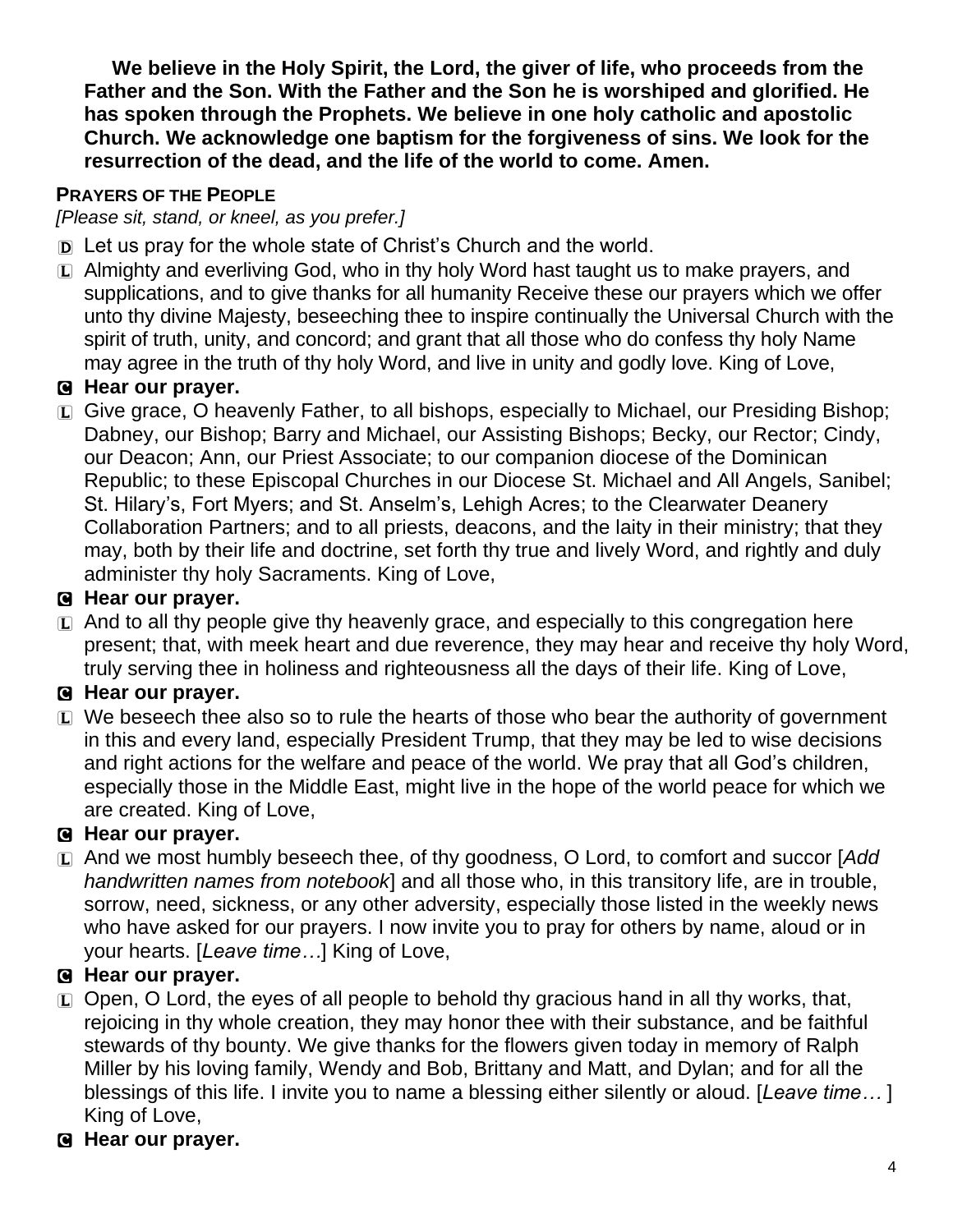- $\Box$  And we also bless thy holy Name for all thy servants departed this life in thy faith and fear, [*especially… add names from notebook*]. Please add names of those on your heart, silently or aloud. [*Leave time…*] We beseech thee to grant them continual growth in thy love and service; and to grant us grace so to follow the good examples of all thy saints, that with them we may be partakers of thy heavenly kingdom. King of Love,
- C **Hear our prayer.**
- L Grant these our prayers, O Father, for Jesus Christ's sake, our only Mediator and Advocate.
- C **Amen.**

### **CONFESSION AND FORGIVENESS OF SIN**

*[Please stand or kneel, as you choose.]*

- D Let us humbly confess our sins unto Almighty God. [*Silence is kept.]*  Most merciful God,*…*
- C **we confess that we have sinned against thee in thought, word, and deed, by what we have done, and by what we have left undone. We have not loved thee with our whole heart; we have not loved our neighbors as ourselves. We are truly sorry and we humbly repent. For the sake of thy Son Jesus Christ, have mercy on us and forgive us; that we may delight in thy will, and walk in thy ways, to the glory of thy Name. Amen.**
- P Almighty God, our heavenly Father, who of his great mercy hath promised forgiveness of sins to those who with hearty repentance and true faith turn unto him, have mercy upon you, pardon and deliver you from all your sins, confirm and strengthen you in all goodness, and bring you to everlasting life; through Jesus Christ our Lord.
- C **Amen.**

#### **PRAYERS AND BLESSINGS**

**THE PEACE** *[Please stand.]*

- $\mathbf{P}$  The peace of the Lord be always with you.
- C **And with thy spirit.**

# **THE HOLY COMMUNION**

### **OFFERTORY SENTENCE**

D Let us present our offerings to the Lord. Yours, Lord, is the greatness, the power, the glory, the splendor, and the majesty; for everything in heaven and on earth is yours. All things come from you, and of your own we give you.

*[If this is your first time worshiping with us, please let your offering be only the completed blue guest card, and let this service be our gift to you.]* **OFFERTORY** *A Gladsome Hymn of Praise* Lovelace

#### **PRESENTATION OF THE OFFERINGS**

*[Please stand when the offerings of bread, wine, and money are presented by the Deacon.]*

- D As we receive these gifts, we acknowledge
- C **All things come from thee, O Lord and of thine own have we given thee.**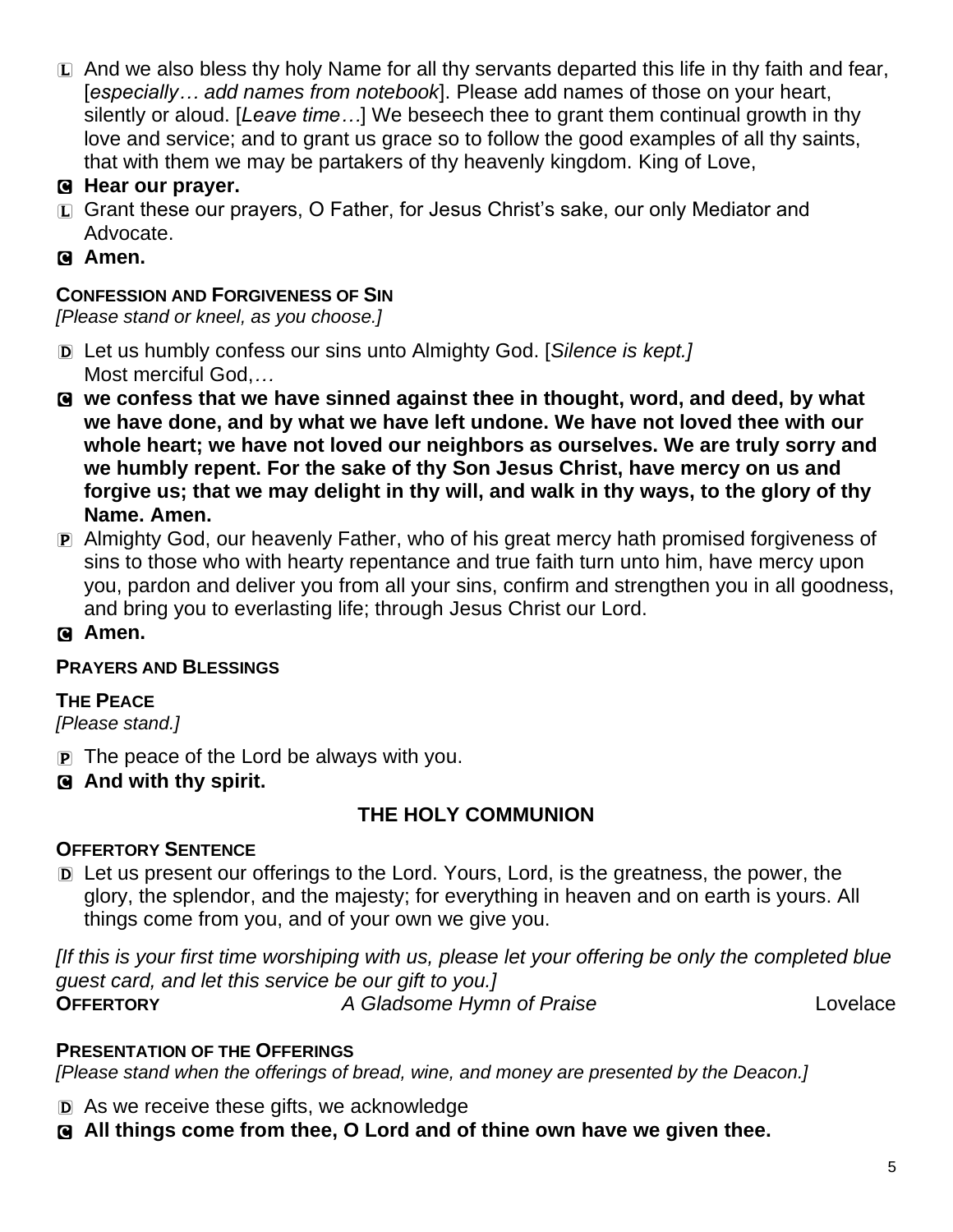### **THE GREAT THANKSGIVING:** Eucharistic Prayer II

- $\overline{P}$  The Lord be with you.
- C **And with thy spirit.**
- P Lift up your hearts.
- C **We lift them up unto the Lord.**
- P Let us give thanks unto our Lord God.
- C **It is meet and right so to do.**
- P It is very meet, right, and our bounden duty, that we should at all times, and in all places, give thanks unto thee, O Lord, holy Father, almighty, everlasting God. Through Jesus Christ our Lord; according to whose true promise the Holy Ghost came down [on this day] from heaven, lighting upon the disciples, to teach them and to lead them into all truth; uniting peoples of many tongues in the confession of one faith, and giving to thy Church the power to serve thee as a royal priesthood, and to preach the gospel to all nations. Therefore, with Angels and Archangels, and with all the company of heaven, we laud and magnify thy glorious Name; evermore praising thee, and saying,

#### a **Holy, holy, holy, Lord God of Hosts Heaven and earth are full of thy glory. Glory be to thee, O Lord Most High. Blessed is he that cometh in the name of the Lord. Hosanna in the highest.**

*[Please kneel or stand, as you choose.]*

P All glory be to thee, O Lord our God, for that thou didst create heaven and earth, and didst make us in thine own image; and, of thy tender mercy, didst give thine only Son Jesus Christ to take our nature upon him, and to suffer death upon the cross for our redemption. He made there a full and perfect sacrifice for the whole world; and did institute, and in his holy Gospel command us to continue, a perpetual memory of that his precious death and sacrifice, until his coming again.

For in the night in which he was betrayed, he took bread; and when he had given thanks to thee, he broke it, and gave it to his disciples, saying, "Take, eat, this is my Body, which is given for you. Do this in remembrance of me."

Likewise, after supper, he took the cup; and when he had given thanks, he gave it to them, saying, "Drink this, all of you; for this is my Blood of the New Covenant, which is shed for you, and for many, for the remission of sins. Do this, as oft as ye shall drink it, in remembrance of me."

Wherefore, O Lord and heavenly Father, we thy people do celebrate and make, with these thy holy gifts which we now offer unto thee, the memorial thy Son hath commanded us to make; having in remembrance his blessed passion and precious death, his mighty resurrection and glorious ascension; and looking for his coming again with power and great glory. And we most humbly beseech thee, O merciful Father, to hear us, and, with thy Word and Holy Spirit, to bless and sanctify these gifts of bread and wine, that they may be unto us the Body and Blood of thy dearly-beloved Son Jesus Christ.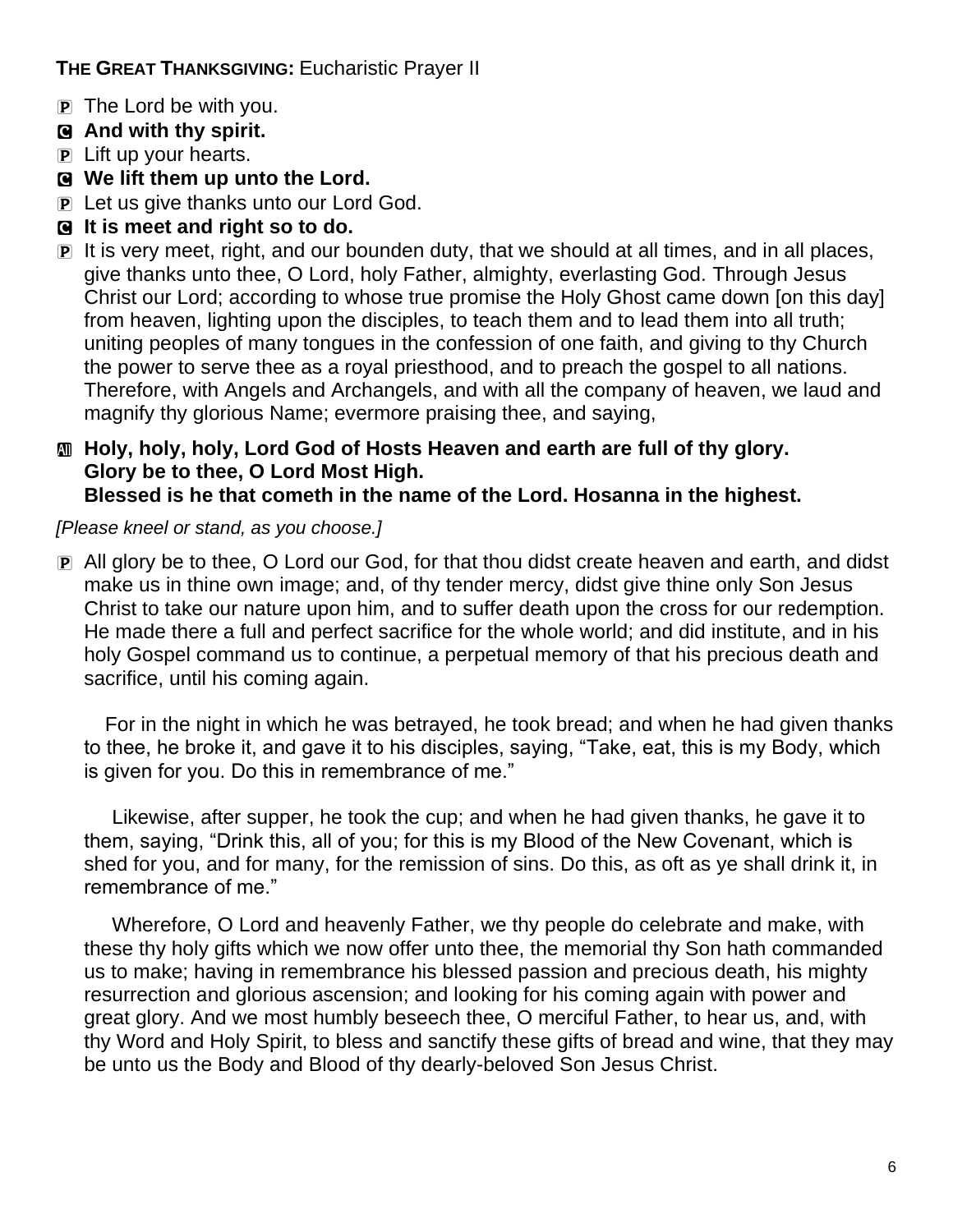- C **And we earnestly desire thy fatherly goodness to accept this our sacrifice of praise and thanksgiving, whereby we offer and present unto thee, O Lord, our selves, our souls and bodies. Grant, we beseech thee, that all who partake of this Holy Communion may worthily receive the most precious Body and Blood of thy Son Jesus Christ, and be filled with thy grace and heavenly benediction; and also that we and all thy whole Church may be made one body with him, that he may dwell in us, and we in him; through the same Jesus Christ our Lord;**
- P By whom, and with whom, and in whom, in the unity of the Holy Ghost all honor and glory be unto thee, O Father Almighty, world without end.
- C **AMEN.**

### **THE LORD'S PRAYER**

- P And now, as our Savior Christ hath taught us, we are bold to say,
- C **Our Father, who art in heaven, hallowed be thy Name, thy kingdom come, thy will be done, on earth as it is in heaven. Give us this day our daily bread. And forgive us our trespasses, as we forgive those who trespass against us. And lead us not into temptation, but deliver us from evil. For thine is the kingdom, and the power, and the glory, for ever and ever. Amen.**

#### **BREAKING OF THE BREAD**

- P The living bread is broken for the life of the world.
- C **Lord, unite us in this sign.**
- P The Gifts of God for the People of God. Take them in remembrance that Christ die for you, and feed on him in your hearts by faith, with thanksgiving.

*[You may be seated. All are welcome at the Lord's Table. Please follow the directions of the usher, who*  will let you know when it's your turn to go to the altar rail. You may stand or kneel. To receive, hold your hands in front of you, one palm over the other. The priest will place a wafer there. You may either *consume it immediately, and then sip from the cup of wine when it comes to you, or, you may wait and dip the wafer into the wine. When you are finished, please return to your seat by the side aisle.]*

*Our Prayer Team will be in the south narthex (at the back of the church) during Holy Communion to pray with you for healing, guidance, thanksgiving, for a loved one, or anything else on your heart.*